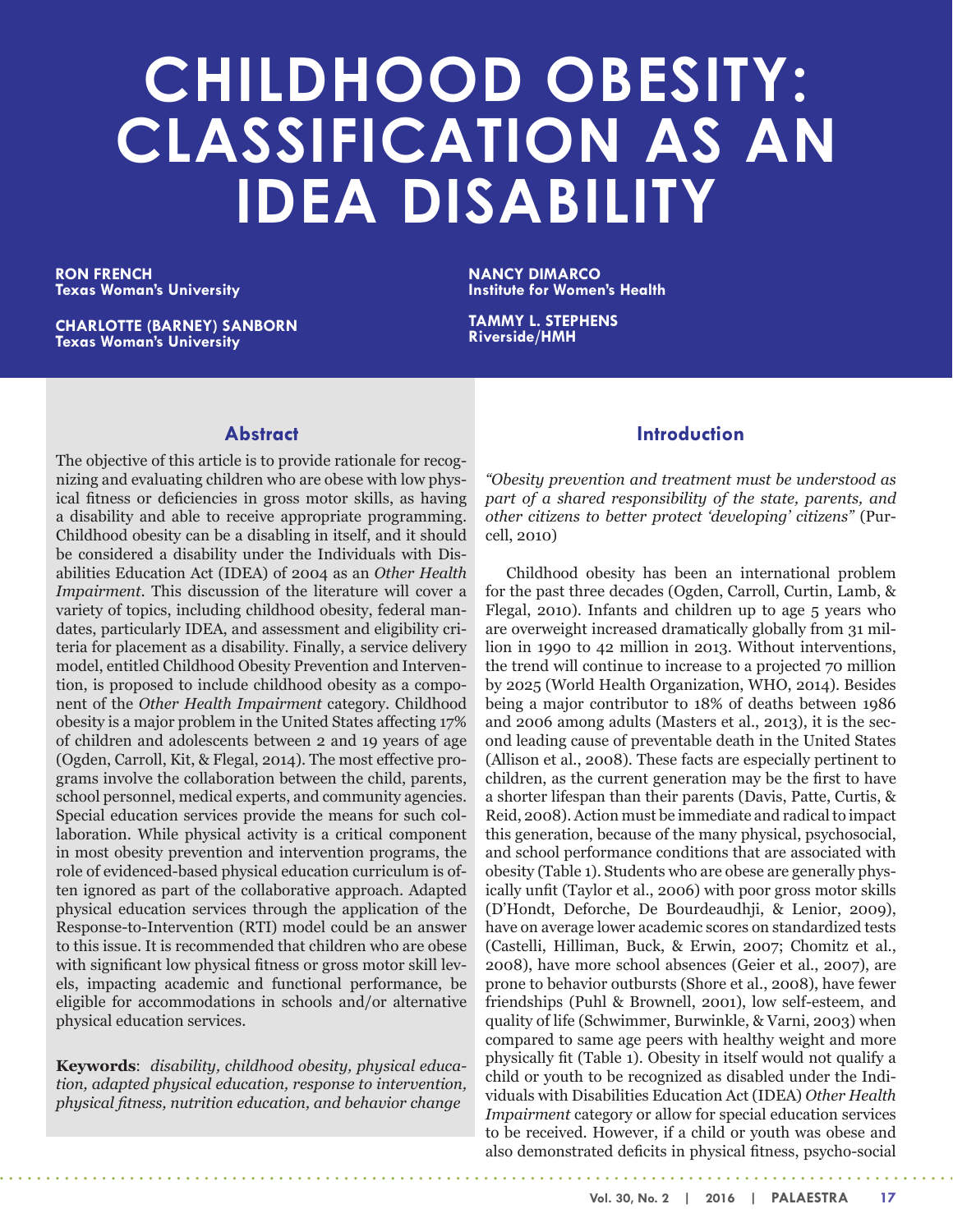development, and school performance, then the child could potentially qualify as disabled.

| <b>Table 1</b><br><b>Conditions Associated with Childhood Obesity</b> |                                                                                                                                                             |                                                                                                                                                  |  |  |  |  |
|-----------------------------------------------------------------------|-------------------------------------------------------------------------------------------------------------------------------------------------------------|--------------------------------------------------------------------------------------------------------------------------------------------------|--|--|--|--|
| Physical                                                              | High blood pressure and<br>hypertension (Stein & Colditz,<br>2004)                                                                                          | Type II diabetes (Puhl &<br>Brownell, 2001)                                                                                                      |  |  |  |  |
|                                                                       | Asthma (Sutherland, 2008)                                                                                                                                   | Inner thigh chaffing (Jansma &<br>French, 1994)                                                                                                  |  |  |  |  |
|                                                                       | Difficulty in self-monitoring<br>heart rate, leads to discomfort<br>during excessive activity<br>(Arnold, 1984)                                             | Bone and joint problems<br>(Taylor et al., 2006 Tingstrom,<br>2015)                                                                              |  |  |  |  |
|                                                                       | Tire easily during activity,<br>as muscles work harder due<br>to amount of adipose tissue<br>(Arnold, 1984)                                                 | Chronic lack of activity can<br>negatively impact breathing,<br>circulation, and digestion<br>(Arnold, 1984; Freedman et<br>al., 2007)           |  |  |  |  |
|                                                                       | Increased risk for<br>hypertension, coronary heart<br>disease, and stroke (Freedman<br>et al., 2007)                                                        | Low physical fitness (Taylor<br>et al., 2006) and motor skill<br>deficiencies (D'Hond et al.,<br>2009)                                           |  |  |  |  |
|                                                                       | Gallstones (Frisen & Roberts,<br>1989)                                                                                                                      | Sleep apnea (Arens &<br>Muzumdar, 2010)                                                                                                          |  |  |  |  |
| Psychosocial                                                          | Body image disorder which<br>could potentially lead to<br>increased anxiety, tension, and<br>frustration (Greenleaf et al.,<br>2010; Puhl, 2009)            | Discriminated by teachers,<br>peers, and parents (Puhl &<br>Brownell, 2001; Tingstrom,<br>2015) and threatened by peers<br>(Storch et al., 2007) |  |  |  |  |
|                                                                       | Lack motivation to perform<br>activity (Wallace & Ray, 2009)<br>and excluded from physical<br>activities (Li & Rukavina,<br>2008)                           | Depression (Storch et al.,<br>2007) and suicidal thoughts<br>(Eisenberg et al., 2003; Puhl,<br>2009)                                             |  |  |  |  |
|                                                                       | Quality of life comparable to<br>recently diagnosed cancer<br>patients (Schwimmer et al.,<br>2003)                                                          | Shunned, ignored (Bell &<br>Morgan, 2000), and ostracized<br>by peers (Puhl, $2009$ )                                                            |  |  |  |  |
|                                                                       | Bullied and teased (Lumeng et<br>al., 2010; Storch et al., 2007)                                                                                            | "Fewer and less reciprocal<br>friendships" (Strauss &<br>Pollack, 2003, p.752)                                                                   |  |  |  |  |
|                                                                       | More prone to behavior<br>problems (Shore et al., 2008)                                                                                                     | Lacks confidence in social<br>situations (Arens & Muzumdar,<br>2010; Taras, 2005)                                                                |  |  |  |  |
| Performance<br>School                                                 | May have future psychological<br>health problems (Judge &<br>Jahns, 2007)                                                                                   | Greater school absenteeism<br>(Geier et al., 2007; Shore et<br>al., 2008)                                                                        |  |  |  |  |
|                                                                       | Decrease in performance<br>during physical education,<br>intramurals, and athletics<br>(Chomitz et al., 2008;<br>Tingstrom, 2015; Wittberg et<br>al., 2009) | Physical fitness levels may be<br>positively related to academic<br>scores (Castelli et al., 2007;<br>Chomitz et al., 2008; Siegel,<br>2006)     |  |  |  |  |
|                                                                       | Overweight/obesity associated<br>with poor gross motor skill<br>development (D'Hondt et al.,<br>2009; Graf et al., 2004)                                    | Inverse relationship between<br>IQ and obesity level (Yu et al.,<br>2010)                                                                        |  |  |  |  |

The purpose of this paper is to provide rationale for the identification of obesity as a disability within IDEA (2004) under the category *Other Health Impairment*. Obesity negatively impacts all areas of a child's educational performance such that specialized services may be provided through the department of special education in conjunction with modifications to the physical education environment. By encouraging school systems to recognize obesity as a disability, these students will have access to specialized services that have the potential to make a lasting impact on their overall health. The following sections of this article use related literature to build the case for recognizing obesity as a disability. Sections will include explanations about (a) how obesity relates to children's psychosocial development and school performance (i.e., academic and physical education), (b) why schools are a logical setting for implementing prevention and intervention programs aimed at managing childhood obesity (Brown & Summerbell, 2009), (c) relevant legislation, (d) assessment criteria, and (e) a prevention and intervention service delivery model.

### **Obesity and Psychosocial Development**

Children and youth who are obese in the United States have a lower health-related quality of life compared to their same-aged peers and even to those diagnosed with cancer (Schwimmer, Burwinkle, & Varni, 2003). In short, children and youth who are obese have a similar psychosocial well-being compared to children who have been diagnosed with a life-threatening disease. Children and youth who are obese experience discrimination and prejudice because of their weight at a higher rate than those who experience bias due to race, age, or gender (Davis, 2002).

Another concern is the potential stigmatization of "labeling" a child as obese rather than overweight. Children as young as three years can present weight bias, while at age four, children can connect their biased attitude with a person's weight (Arnold, 1984). Thus, students are already being silently labeled by their peers as early as preschool because of their appearance and societal norms. Although labeling a child as disabled could have a negative connotation, the disability still exists. At least with this formal label (e.g., disabled) specialized programming can be provided with the ultimate goal of removing the formal label once improvement has been documented. The following statements illustrate how being obese can negatively impact the lives of individuals, and the inevitable silent labels placed on obese children by their peers. None have been labeled disabled, but the silent label from peers is inevitable:

- 1. Adolescent females who are obese reported that they are victimized by peers. They feel depressed and isolated, experience low self-confidence, and have anxiety related to abuse, violence, and peer victimization. They also have a higher incidence of suicide compared to their peers who are average weight (Griffiths & Page, 2008).
- 2. Individuals who are obese are socially ostracized, teased, and discouraged by their peers from the time they begin nursery school (Jenson, Cushing, & Elledge, 2014; Puhl, 2009).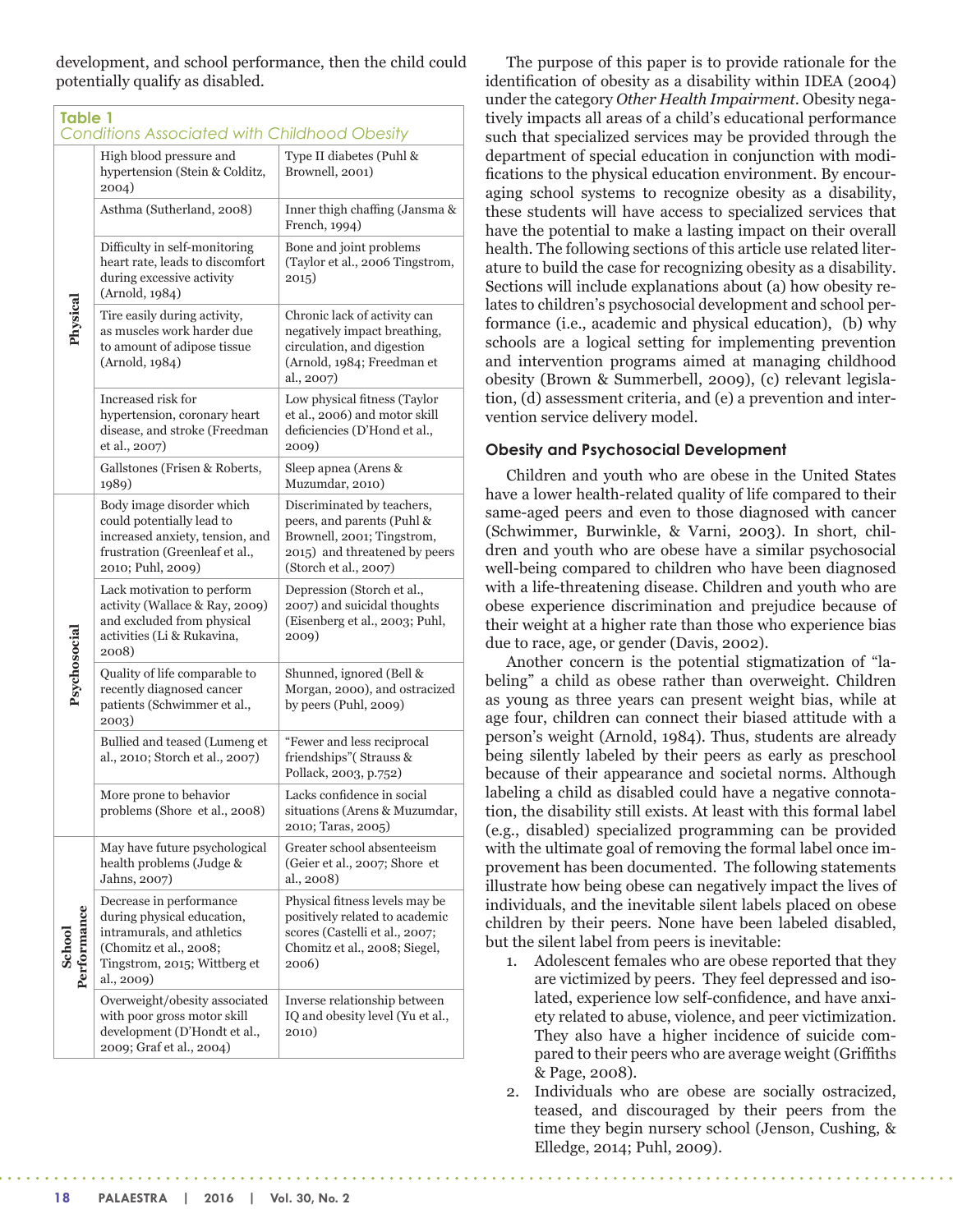- 3. Children and youth who are obese in their physical education classes at school are generally chosen on teams later or next to last (Solovay, 2000).
- 4. Dressing and showering in the physical education locker rooms cannot only be humiliating but even dangerous or lead to being bullied for children and youth who are obese. This humiliation extends to wearing specific types of required uniforms in physical education (Solovay, 2000).
- 5. Children who are overweight in junior high school are stereotyped as lazy by their school-aged peers (Rukavina & Li, 2011).
- 6. Obesity has been considered vulgar and contraindicative to attractiveness (Carr & Friedman, 2005).



*Children who are overweight in junior high can be stereotyped as lazy.*

#### **Obesity and School Performance**

**Academics.** The experiences of children who are overweight or obese in the public school setting can be very different from those at a healthy weight. These children have a significantly greaster probability of developing not only academic but also physical fitness or motor performance problems that have the potential to negatively impact their overall school performance (Gable, Krull, & Chang, 2012). Specifically related to academic performance of students who were overweight or obese, students who are overweight scored almost a half letter grade and 11% lower than the national percentile of reading scores compared to their peers who were not overweight or obese (Shore, Sachs, Lidicker, Brett, Wright, & Libonati, 2012). It is interesting to note that these students had significantly worse school attendance, more detentions and tardiness, with less sport participation (Shore et al., 2008). These factors negatively impact school performance (D'Hondt et al., 2009), including grades. In addition, overweight and obese children had significantly lower math and reading scores compared to their third grade peers who were not overweight (Judge & Jahns, 2007). The significant differences became nonsignificant when socioeconomic status and maternal education were controlled. Further, girls who were obese were more likely to exhibit acting out behaviors (i.e., arguing and fighting) and inappropriate internal behaviors (i.e., loneliness or sadness) compared to girls who were not overweight even when the variables of socioeconomic status and maternal education were considered (Judge & Jahns, 2007). Along with the negative impact that being obese can play related to the social settings of schools, physical fitness levels and regular moderate to vigorous physical activity have been positively associated with increased academic scores (Castelli et al., 2007; Chomitz et al., 2008; Pellegrini & Smith, 1998; Shephard, 1996; 1997; Sibley & Etnier, 2003).

**Physical education.** Children who are obese demonstrate lower levels of physical fitness and deficiencies in gross motor skills compared to their age-related peers of average weight (Cliff, Okely, & Magarey, 2011; D'Hondt et al., 2009; Ortega, Ruiz, Castillo, & Sjostrom, 2008). These deficiencies could be potentially detrimental to the physical

education experience. Often the first detrimental experience occurs during elementary instruction when the focus is primarily on skill acquisition. Exhibiting gross motor skill deficiencies can prevent a child or youth from reaching their full potential in physical education class (D'Hondt et al., 2009; Sherrill, 2004), which can often single them out or provide a catalyst for psychosocial issues as previously discussed. A majority of skills that are taught and games that are introduced during physical education classes require use of object control (e.g., kicking, throwing, catching) and locomotor (e.g., running, skipping, leaping) skills. Then in secondary physical education, obese children without the prerequisite physical and motor skills will have a difficult transition to group games that require them to perform in teams or in front of the class. Associations have been made between obesity with an inability to run for long distances or demonstrate mastery performing age-appropriate motor patterns while running, jumping, throwing, or catching (Budd & Volpe, 2006; Cliff et al., 2011).

Although evidence to date cannot explicitly predict whether excess weight among children causes these fitness and motor skill deficits or whether being physically unfit with poor motor skills contribute to development of obesity, strong associations between the two factors are evident. Regardless of which comes first, the ultimate outcomes are negative social, academic, physical, and motor influences. Children who do not learn and acquire the correct skills are more likely to be inactive and overweight adults. Also, having low physical fitness levels compared to peers predisposes them to becoming a physically unfit adult (Dwyer et.al., 2009).

#### **Schools as a Logical Setting**

Schools have been considered a logical and attractive setting to target and reach children who are overweight or obese through programming and intervention, as most children and youth spend 6 to 8 hours a day, approximately 180 days a year in this setting (Anderson, Aycock, Mihalic, Kozlowski, & Detschner, 2012; Pringle & Pringle, 2012). Further, 95% of children and youth in the United States attend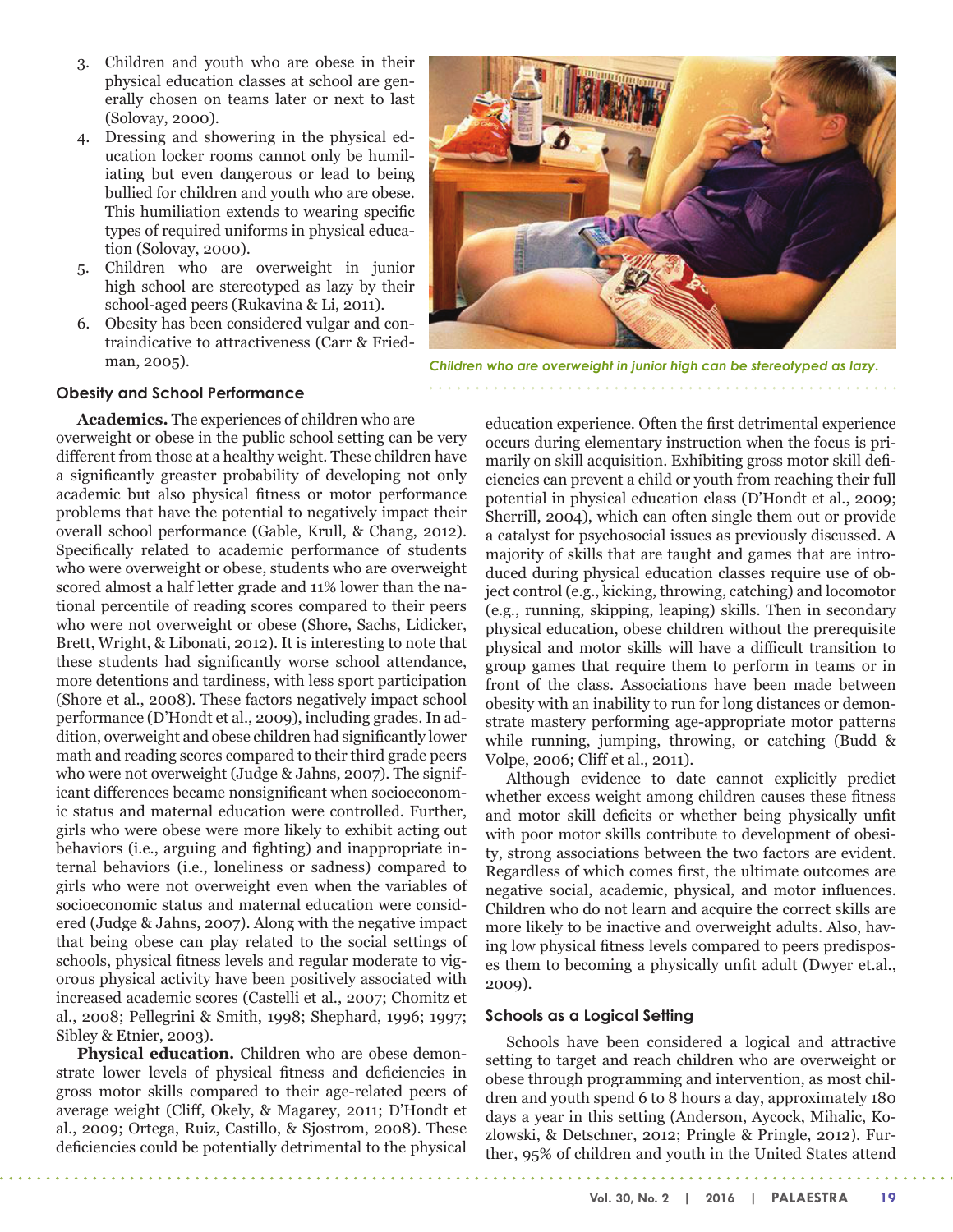schools (Wechsler, McKenna, Lee, & Dietz, 2004). Schools have as much and probably more continuous and intensive contact with these children and youth during 5 to 18 years of their life except for their parents (Katz et al., 2005). Further, schools generally have the appropriate facilities and equipment to promote high-intensity activities through evidence-based physical education programs (Brown & Summerbell, 2009). This evidence provides support for why the school environment is a logical obesity prevention and intervention environment. The optimal environment for effective obesity prevention and intervention programs should include collaboration between the child, family, public school day care, and health care providers and be individualized to the child (Daniels et al., 2005; Quitério, 2013).

#### **Individuals with Disabilities Education Act (IDEA)**

The legislation that dictates qualification for a disability in public schools in United States is the IDEA of 2004. There are 13 categories of disabilities recognized within the IDEA (2004), including *Other Health Impairment*. Students with certain acute or chronic health conditions are eligible to receive special education services within the category *Other Health Impairment* if the condition meets two criteria. The first criterion is that the student must have ". . . limited strength, vitality, or alertness as related to the educational environment" (IDEA, 2004; Part 300, A, Section 300.8, c, 9). The second criterion is that the condition must adversely affect the student's educational performance (IDEA, 2004). The list provided by IDEA that describes eligible conditions is not an exhaustive or exclusive list of chronic or acute health problems. The list does not include or negate the general condition of childhood obesity; however, the conditions of asthma, diabetes, and morbid obesity are explicitly recognized (U.S. Department of Education, 2009).

With the increasing evidence that academic scores are positively correlated with physical fitness levels (Singh & McMahan, 2006) and negatively associated with obesity levels (Shore et al., 2008), the focus of educational legislation to more closely monitor the progress of all students would provide more support to consider obesity as a disability. Educational reform posits to hold schools accountable for student accomplishments; grading or accountability in physical education specifically should not exclude related to prevention and intervention of childhood obesity and low physical fitness (Cortiella, 2006). Many states and school systems are already requiring school-wide physical fitness testing (California Law, 2003); however, the importance of accountability and passing scores for tests related to physical fitness achievement are not held to the same standards as academic test scores (i.e., students who earn a failing grade on a physical fitness test do not fail physical education).

In IDEA, all children should be educated in their least restrictive environment, which can also be described as their appropriate learning environment (IDEA, 2004). Further, the strength, vitality, and alertness criteria that are being used to evaluate children and determine eligibility for special education services under the *Other Health Impairment* category should include all areas of education (e.g., academic and physical education classes). Five questions can be asked

#### **Table 2** *Five Questions School Officials Should Ask When Deciding Whether a Child May Qualify as a Disability Under the IDEA Other Health Impairments category (Grice, 2002, p. 12).*

| $O(10C)$ $LOOL$ , $N1$                                                                                                                                                                                                                                                                                                                                                                              |                                                                                                                                                                                                                                                                                                                                                                                                                                                                |
|-----------------------------------------------------------------------------------------------------------------------------------------------------------------------------------------------------------------------------------------------------------------------------------------------------------------------------------------------------------------------------------------------------|----------------------------------------------------------------------------------------------------------------------------------------------------------------------------------------------------------------------------------------------------------------------------------------------------------------------------------------------------------------------------------------------------------------------------------------------------------------|
| Q1: Does the student have<br>a chronic or acute health<br>condition?                                                                                                                                                                                                                                                                                                                                | A1: Obesity is considered a chronic and<br>acute health condition, it has even been<br>termed a medical disease (Wallace &<br>Ray, 2009).                                                                                                                                                                                                                                                                                                                      |
| Q2: Does the student have<br>limited strength, vitality,<br>or alertness? If not, does<br>he or she have heightened<br>alertness to general<br>environmental stimuli?                                                                                                                                                                                                                               | A2: Obesity has been highly associated<br>with decreased levels of physical<br>strength during physical activities and<br>tire more easily in physical education<br>class (Arnold, 1985). Related to vitality<br>and alertness in the classroom, children<br>who are obese have a shorter attention<br>span and lower scores on standardized<br>tests compared to their peers who are at<br>a healthy weight (Castelli et al., 2007;<br>Chomitz et al., 2008). |
| Q3: If so, does the student's<br>limited strength, vitality, or<br>alertness reduce his or her<br>alertness in the educational<br>environment? Or does<br>the child's heightened<br>alertness to the surrounding<br>environment limit his or her<br>alertness to the educational<br>environment? If so, is the<br>limited, or heightened,<br>alertness due to a chronic or<br>acute health problem? | A3: Obesity has been highly associated<br>with decreased strength and overall<br>energy level among children (Chomitz<br>et al., 2008; Wittberg et al., 2009). The<br>limitations in strength and alertness<br>which have been directly related to level<br>of obesity can have a significant impact<br>on the student's educational capacity.                                                                                                                 |
| Q4: If so, is the student's<br>educational performance<br>adversely affected by the<br>limited alertness?                                                                                                                                                                                                                                                                                           | A4: Behaviors that can adversely affect<br>educational performance which are<br>directly associated with obesity include;<br>inattention, behavior problems (Shore<br>et al., 2008), lower standardized test<br>scores (Castelli et al., 2007; Chomitz et<br>al., 2009), school absenteeism (Geier<br>et al., 2007) and lack of motivation<br>(Wallace & Ray, 2009).                                                                                           |
| Q5: Finally, if so, does the<br>disability create a need for<br>special education services?                                                                                                                                                                                                                                                                                                         | A5: It is the opinion of the authors that<br>based on the aforementioned evidence<br>that obesity should be recognized on<br>a case-by-case basis as an educational<br>disability within the OHI category, and<br>student's who qualify should receive<br>special education services as needed<br>(e.g., Adapted Physical Education).                                                                                                                          |

*Services within Special Education provide this element of collaboration.* 

to determine if a child should qualify for services in Special Education, within the category *Other Health Impairment*  (Grice, 2002). Questions and answers related to children who are obese are provided in Table 2. Students who are obese and have a significant low level of physical fitness and gross motor skill deficiencies could qualify as being disabled within the category of *Other Health Impairment* (Sherrill, 2004).

#### **Childhood Obesity Prevention and Treatment Program**

If children who are obese are recognized as disabled, there must be a comprehensive evidence-based strategy in which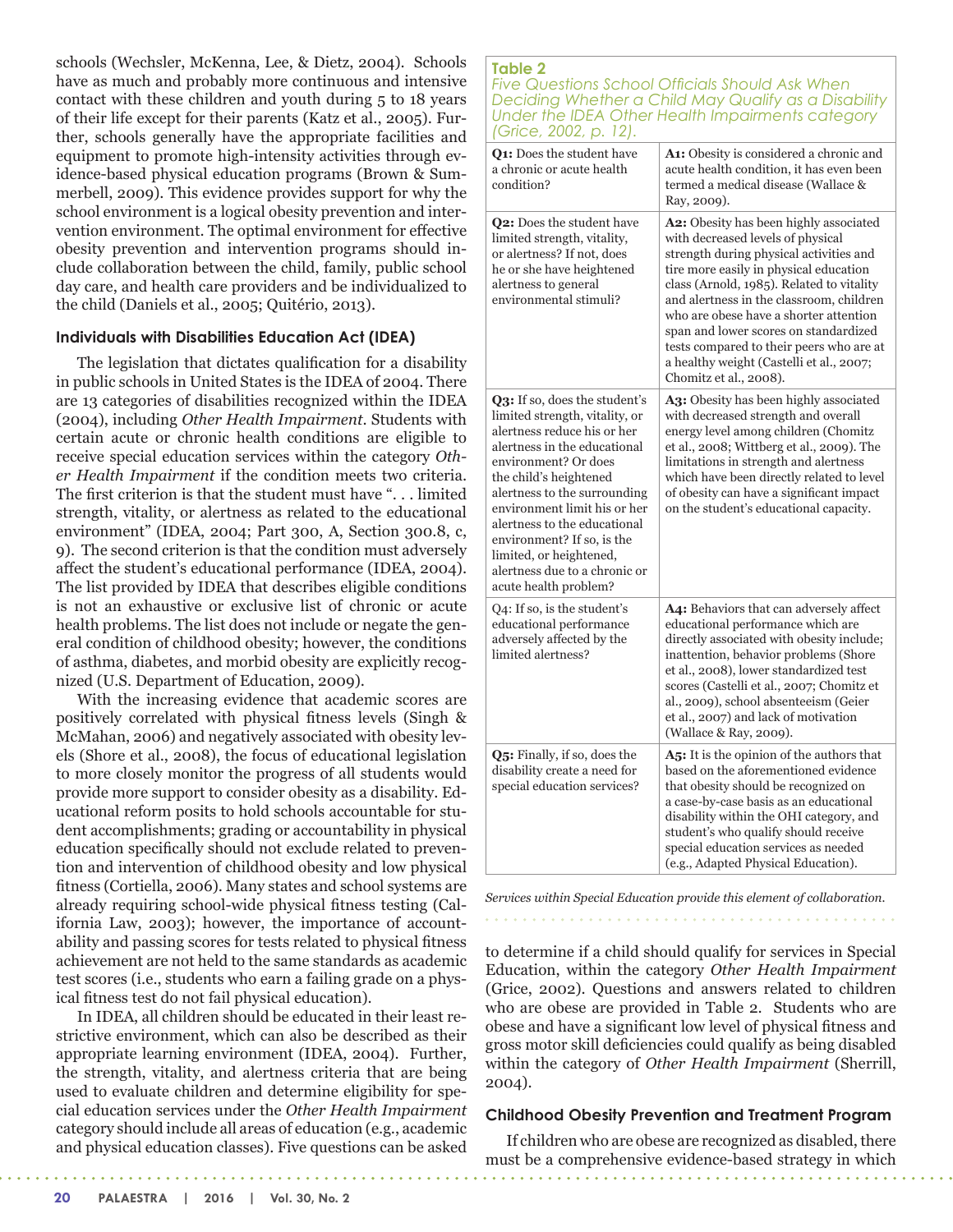the physical education programs play an integral role. "Educational reform in physical education is a necessity" (Prusak et al., 2011, p. 39). No matter what program is implemented, for it to succeed in a traditional physical education program it must be (a) replaced or modified with high intensity and duration physical and motor activities that are motivating and enjoyable, (b) include behavioral and nutritional components, and (c) be evidence-based (Khambalia, Dickinson, Handy, & Bair, 2011). Key features of the behavioral and nutrition components of an obesity prevention program must include all individuals in the child's life who impact the child's choices: parents and other family members, teachers, school nurse, physicians, physical education instructors, etc. Nutritional behaviors that must be addressed may include, but are not limited to, types of food, quality of food, economics, portion sizes, access to food in the home, food preparation, etc. Behavioral components have much to do with the child's and the family's relationship with food but may also include topics such as time management, use of food as a reward, time spent cooking and sharing meals, choosing food when dining outside of the home and at school, etc. An obesity prevention program developed by the researchers combines all three components and has been used effectively in lower socio-economic populations (Huettig et al., 2006). Once recognized as a disability, children who are obese can receive individualized, specialized services targeting their needs. Within this strategy, a continuum of services can be provided to prevent and to provide interventions for not only group but individual student needs. We are proposing a Childhood Obesity Prevention and Treatment Program that is based on a four-tiered Response to Intervention model.

The Response-to-Intervention (RTI) model has been described as a united plan between general educators and special educators. The National Association of State Directors of Special Education (NASDSE) had defined RTI as "the practice of providing high-quality instruction and interventions matched to student need, monitoring progress frequently to make decisions about changes in instruction or goals, and applying child response data on important education decisions" (Batsche et al., 2005, p. 1). The basic purpose of the RTI model is to accelerate learning for all physical educators to make critical instructional decisions based on data

| <b>Table 3</b><br>Comprehensive Assessment of Childhood Obesity Using the Four Tiers of Response to Intervention. |                                                                                                                                                                                                                                                 |                                        |                                            |                                                                                                                                                                               |                                                                                                                      |                                                                                                                                                                                                                                                                                                |                                                                                                                                                |  |  |
|-------------------------------------------------------------------------------------------------------------------|-------------------------------------------------------------------------------------------------------------------------------------------------------------------------------------------------------------------------------------------------|----------------------------------------|--------------------------------------------|-------------------------------------------------------------------------------------------------------------------------------------------------------------------------------|----------------------------------------------------------------------------------------------------------------------|------------------------------------------------------------------------------------------------------------------------------------------------------------------------------------------------------------------------------------------------------------------------------------------------|------------------------------------------------------------------------------------------------------------------------------------------------|--|--|
| <b>Tier</b>                                                                                                       | <b>Testing</b>                                                                                                                                                                                                                                  | <b>BMI*</b><br>( % 1)                  | Fitness**                                  | Program                                                                                                                                                                       | Setting                                                                                                              | Personnel                                                                                                                                                                                                                                                                                      | <b>Other</b>                                                                                                                                   |  |  |
| $\mathbf{1}$                                                                                                      | Beginning fall and<br>end spring                                                                                                                                                                                                                | Healthy<br>$5th-84th$                  | Healthy<br><b>Fitness Zone</b>             | Prevention, focus<br>on health education.<br>physical activity,<br>related knowledge,<br>and enjoyment; staff<br>training; parent<br>education                                | School and<br>general<br>physical<br>education<br>and health<br>education class                                      | Physical Educator,<br>School Nurse, Health<br>Educator                                                                                                                                                                                                                                         | Medical<br>clearance: BMI<br>below 5th                                                                                                         |  |  |
| $\overline{2}$                                                                                                    | Tier 1 plus beginning<br>Spring                                                                                                                                                                                                                 | At-risk for<br>overweight<br>85th-95th | Healthy<br><b>Fitness Zone</b><br>or below | Tier 1 plus dietitian/<br>nutritionist (RDN***)<br>and adapted physical<br>education consultant<br>to the program                                                             | Same as Tier 1                                                                                                       | Tier 1 plus adapted<br>physical educator, RDN,<br>and community service<br>volunteers                                                                                                                                                                                                          | Consider the<br>use of long<br>term homework<br>and peer tutors;<br>develop bike<br>riding and<br>jogging clubs<br>after school or<br>weekends |  |  |
| 3                                                                                                                 | Tier 2 plus nutritional<br>and physician<br>evaluation; laboratory<br>assessments as<br>needed                                                                                                                                                  | Obese<br>$95th-140th$                  | Healthy<br><b>Fitness Zone</b><br>or below | Tier 2 plus Medical<br>Nutrition Therapy<br>program                                                                                                                           | Tier 2 plus<br>additional<br>individualized<br>instruction<br>before or<br>after school<br>by qualified<br>personnel | Tier 2 plus Dietitian<br>Nutritionist (RDN)                                                                                                                                                                                                                                                    | Consider<br>medical<br>clearance for<br>participation in<br>Tier 1 or 2                                                                        |  |  |
| $\overline{4}$                                                                                                    | Tier 3 plus medical<br>assessment; provide<br>an alternative<br>physical fitness<br>testing related to the<br>medical margin of<br>safety. These results<br>would be included<br>in the student's<br>Individualized<br><b>Education Program</b> | Morbidly<br>Obese<br>>140              | Below<br>Healthy<br><b>Fitness Zone</b>    | Tier 3 plus Pediatric<br>Weight Management<br>Program determined<br>by physician with a<br>clear transition to part<br>or all of the adapted<br>physical education<br>program | Tier 3 plus<br>primary care<br>physician's<br>office                                                                 | Physician, school<br>administrator,<br>special education<br>teacher, general and<br>adapted physical<br>educator, physical and<br>occupational therapist,<br>school psychologist,<br>school nurse, social<br>worker, school dietitian/<br>nutritionist, parent(s),<br>and possibly the student | Medical<br>clearance for<br>participation in<br>Tier $1$ , $2$ and/<br>or <sub>3</sub>                                                         |  |  |

*Note*. \*World Health Organization Criteria (1995); \*\*Fitnessgram/Activitygram Program (Meredith & Welk, 2015) \*\*\* Registered Dietitian Nutritionist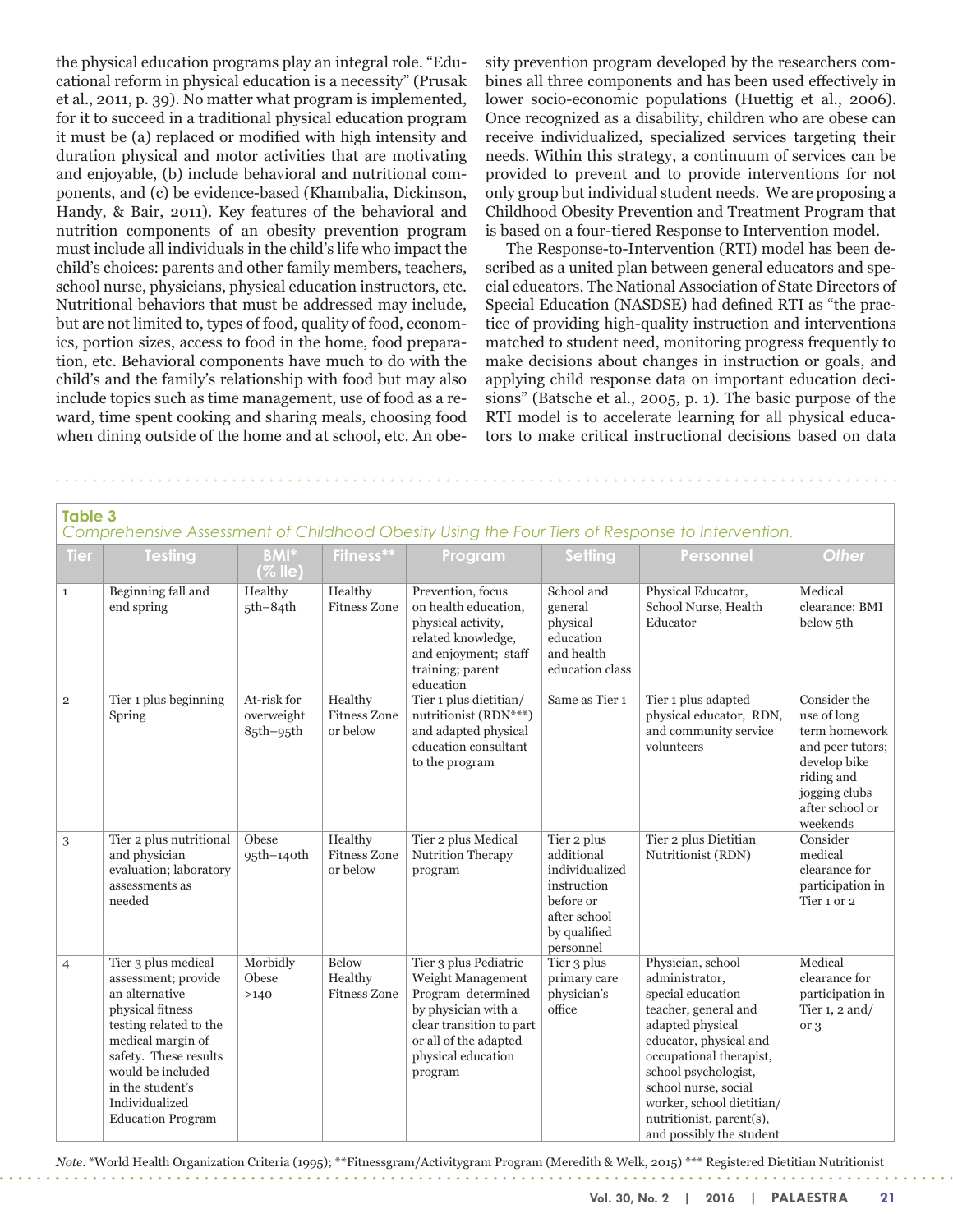(Dauenhauer, 2012). It is not a specific program but includes guidelines where evidence-based programming can be easily infused into a physical education program. In addition it provides a systematic approach to use various class accommodations, support, and personnel (i.e., parent, adapted physical educator, classroom teacher, dietitian nutritionist, social worker). Usually RTI practices are illustrated by tiers to various instructional patterns to meet the differing educational needs of the students. The tiers reflect an increase in the instructional intensity which is evidence-based.

Since obesity involves numerous complex factors, weight status cannot be the sole criteria for placement of a student into an intensive adapted physical education program with the exception of morbid obesity (Americans with Disabilities Act, 1990; 2008). Specifically related to a disability, weight status is a red flag. The level of physical



*Individuals who are obese can be socially ostracized, teased, and discouraged by their peers from the time they begin nursery school.*

fitness would be the minimal criterion. Being obese does not guarantee that a child will have low levels of physical fitness; however, there is a significant negative correlation between these two variables. Secondary criteria would be the results of a gross motor skill assessment, as well as a psychosocial assessment if it is deemed that the physical education environment would be a negative experience for the student.

The initial assessments to determine what tier a student qualifies for will be based on level of obesity and physical fitness level. Both criteria are generally evaluated on the annual physical fitness tests completed during most physical education classes. The FITNESSGRAM/ACTIVTYGRAM Program is a comprehensive fitness assessment used in many states and assesses students in grades 4 through 12 (Meredith & Welk, 2015). Weight status for children will be based on the most practical form of measurement, Body Mass Index (BMI; weight(kg)/height(m2). For assessment purposes, classifying students using BMI will be based on the international standards outlined by the World Health Organization (1995). While BMI does not provide body composition assessment or fat distribution, measurements are easy to obtain. Further, BMI can be a reliable measurement with appropriate training and calibrated equipment (Bryant et al., 2014). Since all programming in physical education must be within the medical margin of safety, a physician's report related to indicated and contraindicated activities

may also be warranted (Nihiser et al., 2007). Without question, a physician's clearance would be required for children and youth who are morbidly obese.

The infusion of a RTI model into the general physical education environment cannot just be an increase in the responsibilities of the physical educator. Unless there is collaboration from others (i.e., administration, dietitians nutritionists, special educators, health educators) this model will not be executed properly (Buchanan, Hinton, & Rudisill, 2013; Mahdavi & Beebe-Frankenberger, 2009; Quitério, 2013). In addition, the physical educator must feel professionally comfortable about providing the appropriate assessments and activities. For more information regarding applying RTI system in physical education, the reader is referred to articles by Davenhauer (2012) and Stephens, Silliman-French, Kinnison, and French (2010).

For example, using a Tier

4 RTI Model related to interventions to prevent or reduce childhood obesity could be designed and implemented in the following manner. Clearly, Tier 1 is the basic tier. The other tiers reflect an increase in intensity in the amount of assessment, increased duration of the type of interventions, and increased use of special education services. This RTI model is designed to be infused into traditional physical education classes. It is not meant to replace the traditional class. This model can be applied also to motor skill acquisition in the physical education classes, as well as, implemented in the classroom related to behavior and academic performance. Further, to increase the probability of success, a school-wide teacher and student committee could be developed to implement many of the following strategies suggested to meet the school or district's needs to prevent or reduce the level of obesity (Stephens, et al, 2010).

**Tier 1.** Tier 1 occurs in the general physical education class, where there is usually a standardized physical fitness assessment that includes all students, such as the Fitnessgram (Meredith & Welk, 2015). Body mass index data could be assessed by the school nurse, health education class, or within the physical fitness testing. This assessment should be conducted at the beginning and end of the school year. Students identified as being borderline "at risk" should be monitored at each grading period. The goal is for students to have at least a BMI score between the 5th and the 84th per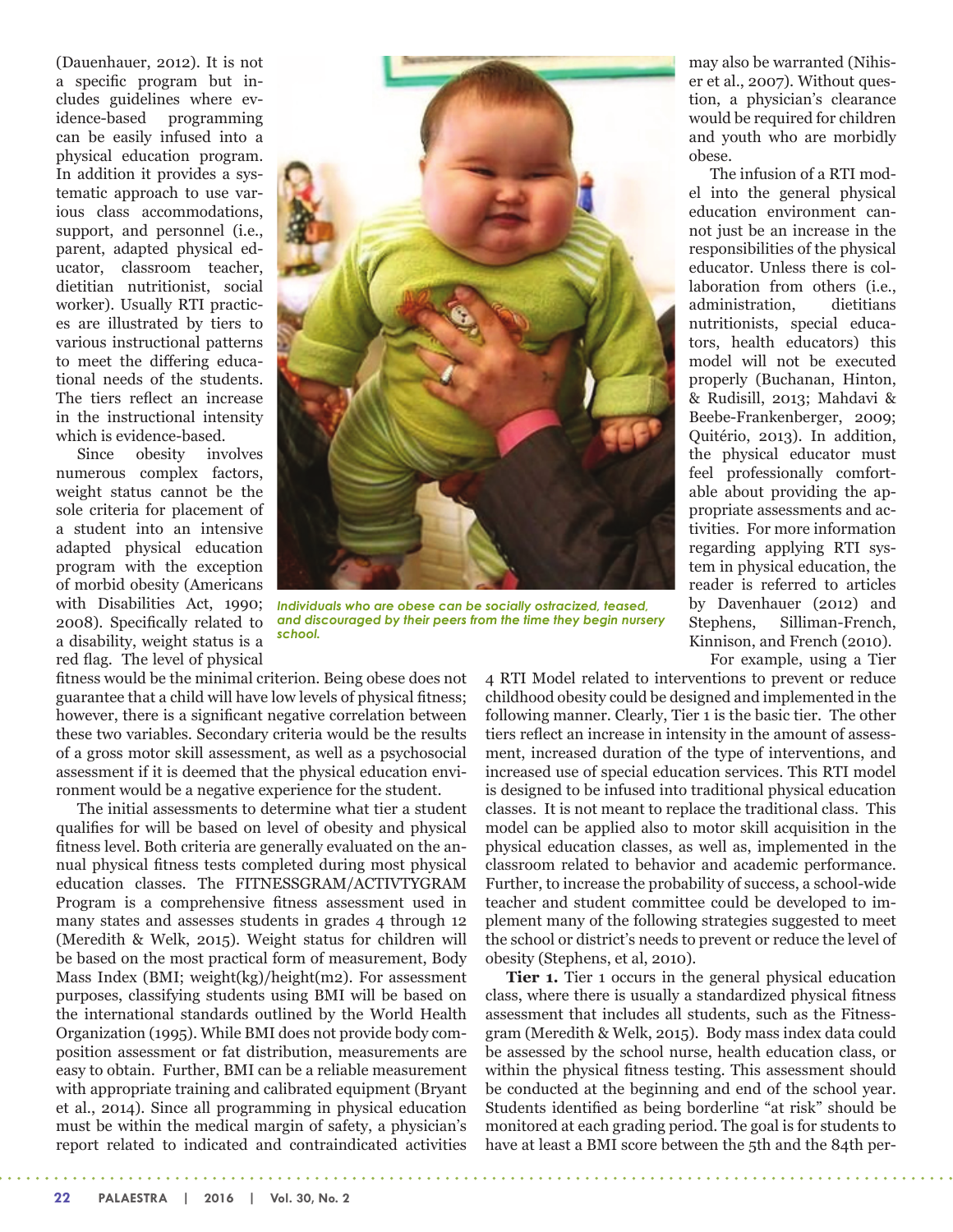centile and a fitness level within the Healthy Fitness Zone. It is estimated that 80% of the students will fall within this Tier 1.

The physical education class should be designed to provide moderately to very physical activity at least 50% of class time based on national standards (Fakhouri et al., 2014) and taught by highly qualified physical educators. The results of the testing should be used to determine individual student baseline data to identify struggling students who may be considered "at-risk." These students should be provided additional support services within general physical education. A few strategies that would be appropriate for all students would be the following:

- 1. Design enjoyable fitness circuits that provide socialization that are individually designed for a student based on his or her scores in the physical education classes.
- 2. Send out monthly newsletters to parents of all students addressing the availability of school and community based physical activity programs for students.
- 3. Collaborate with the health educator in the school to develop cooperative projects that focus on the prevention and weight reduction strategies.
- 4. Focus on weight management at school parent/ guardian night.
- 5. Develop interclass competitions that are based on the percentage of improvement of the students in class.
- 6. Post on the bulletin boards motivating pictures and sayings about the importance of a physically active lifestyle.
- 7. Collaborate with the school or district staff providing food and drinks to provide calorie counts or a color code system related to the healthy snacks, meals and beverages. Signs could also be posted of appropriate sports figures or actors with their photograph and quote.

These approaches maybe all that is needed for weight management or a "child growing into his/her height." If there are students who are not showing significant progress in Tier 1, a meeting should occur with the parent and the appropriate school personnel to discuss moving the

child to Tier 2. It has been suggested that approximately 20% of the students may need additional assistance (Stephens et al., 2010).

**Tier 2.** This level serves students who are not making adequate progress and are provided more intensive, targeted activities that are based on the data that has been continually collected and reviewed. The students continue in their general physical education classes but receive additional support from an adapted physical educator and a dietitian/nutritionist, Registered Dietitian Nutritionist (RDN). A few examples are included below:

1. Implement an optional physical fitness class that meets three times a week during lunch or right after school. The physical education teacher could request assistance from athletes, cheerleaders, and other students who are well respected. Parents and grandparents

could be considered who have the skills to provide support. Another pool of assistants are employees at different businesses who partner with schools or allocate paid hours to participate in community service, such as Brothers Big Sisters or Retired and Senior Volunteer Programs, and volunteers in service to America VISTA. Implement an individualized longterm homework program that would involve the student's parents and siblings.

- 2. Within the class, peer tutors could be partners during the physical activity stations to provide instructional and motivational support. These peers could also collect performance data on these students.
- 3. Consider developing a bicycle riding club with PTA sponsorship. This club could be offered on weekends or even riding to school and calculating distance travelled to reach a personal or class goal.
- 4. Teachers could model being active by jogging part of lunch time. Teachers could implement a friendly competition and complete with other teachers related to the number of laps they have walked-jogged or steps they have taken each month during school time. The teacher wins a trophy that is kept in his/her classroom until the end of the next competition. Students are invited to walk or walk jog with the teachers.
- 5. Perhaps a nutritional consultant could be used.
- 6. Consider the use of college students majoring in a kinesiology to assist with the at-risk students within small groups as part of a required internship.
- 7. Contact the student's parents/guardians to determine the appropriate instructional decisions related to their child.
- 8. Collaborate with the adapted physical educator to determine if there is a need to modify the test items or even use a different test to accommodate for the student's functional level and the need for activity modifications.
- 9. Consult with the school psychologist to develop individual and group motivational strategies for the students.



*Behavioral components have much to do with the child's and the family's relationship with food.*

. . . . . . . . . . . . . . . . . . .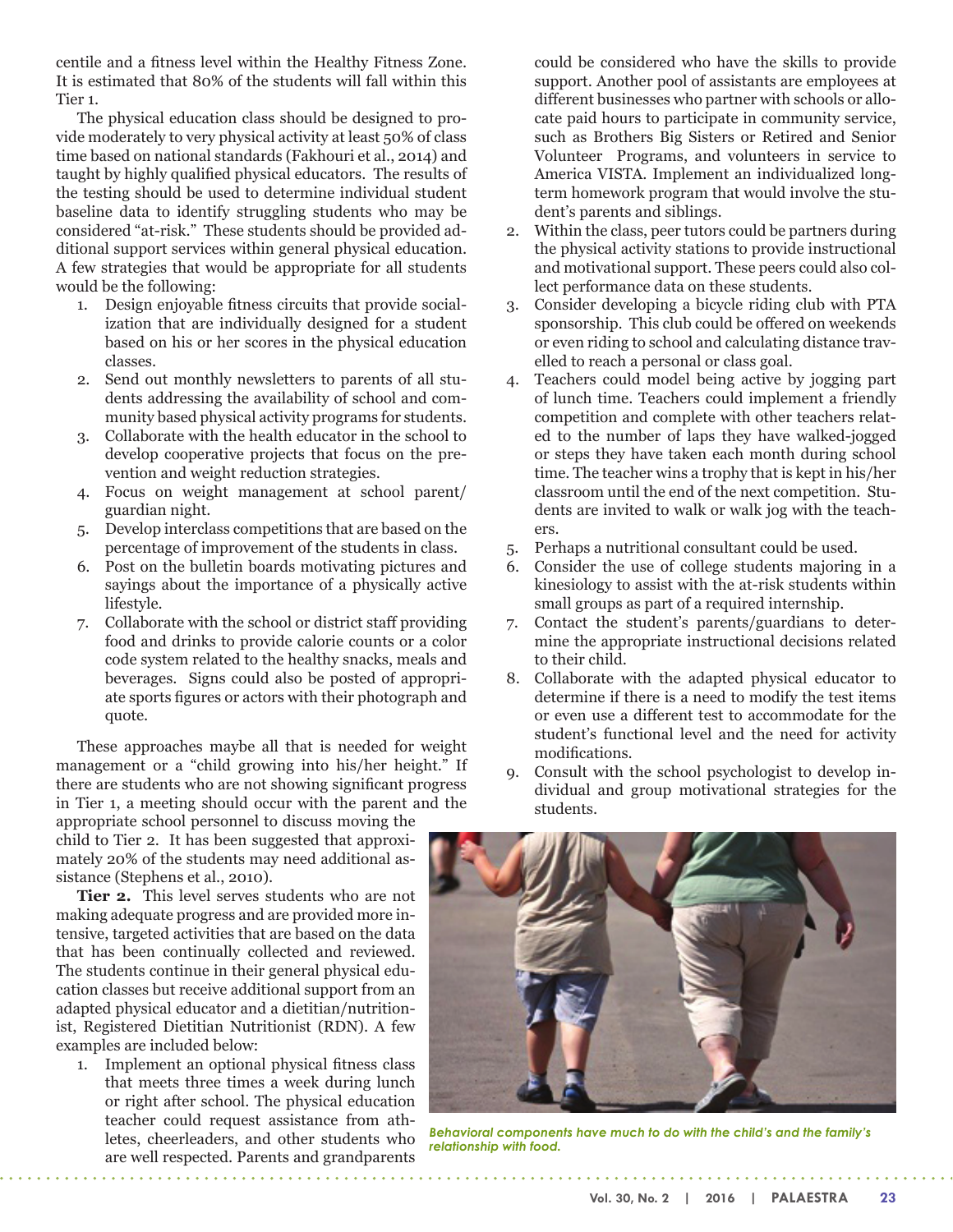If a student is not demonstrating improved performance based on the results of the continuous evaluations after the district's grading period, transferring the student to Tier 3 may be considered. It has been estimate that three percent of the students in a traditional class may be recommended for placement in Tier 3. These students are classified as Obese with a BMI between the 95 to 140 percentiles with a physical fitness level that is considered within the Health Fitness Zone or below.

**Tier 3.** The intervention strategies in Tier 3 become more intense and are provided for a longer duration to meet the individual needs of the student that were presented in Tier 2. The interventions are also implemented in much smaller groups (e.g., two students to one instructor or 1 student to one instructor. Programs should include medical nutrition therapy along with appropriate nutritional and laboratory assessments. Illustrations of possible additional strategies at Tier 3 are as follows:

- 1. Student may receive up to 60 minutes a week of individualized instruction during the school day or after school from a qualified faculty or staff member. This is an addition to the general physical education class instruction.
- 2. An adapted physical educator consultation to review all the past evaluations to begin the process to request some type of formal adapted physical education placement. Parental written consent will be required for this type of evaluation.

If after 12 weeks there is no improvement in the student's BMI and level of physical fitness, the student is declared nonresponsive and enters Tier 4.

**Tier 4.** In Tier 4 there is a clear transition for the dominant role of general physical education to adapted physical education in assessment and programming the student in conjunction with a physician's prescription and medical clearance. It is estimated that approximately two percent of the traditional class will be placed in Tier 4. This involves a referral for formal evaluation, which includes a review of all the evaluations in the four tiers, as well as the input from the Individual Education Program Team to determine the appropriateness for special education services, specifically regarding some form of adapted physical education instructional delivery service. This team could be comprised of a school administrator, special education teacher, general and adapted physical educator, physical and occupational therapist, school psychologist, school nurse, social worker, school dietitian/nutritionist, parent(s), and possibly the student. In the case of a student who has been classified as morbidly obese, a physician should become part of the team.

A student with this classification has a BMI percentile that is greater than 140 and a level of physical fitness that is Below the Healthy Fitness Zone. If it is determined that special education services are required, this placement will be based on continual evaluation until the student graduates or masters the adapted physical education goals and objectives identified on her or her Individual Education Program. If the goals and objectives are mastered and within the medical margin of safety, the student will be transferred to Tier 3 where the students' progress will be closely monitored.

 $\mathbf{L}$  and  $\mathbf{L}$ 

The overall goal of the comprehensive school program would be to have each child continue to participate in general physical education programs but *move in and out* of additional programs based on individual needs. "The most critical missing factor in physical education today is that there is little or no accountability for physical educators to create and sustain quality programs" (Prusak et al., 2011, p. 44). The proposed Response to Intervention approach to Childhood Obesity Prevention and Treatment has the potential to increase accountability and provide physical educators with the knowledge and skills they need to teach all students (e.g., those who are at a healthy weight and those who are obese) to be successful according the individual needs.

## **Conclusion**

Childhood obesity is an international health problem that needs to be addressed immediately through evidence-based prevention and intervention programs. It is not only a health issue but a social justice and inclusionary issue (Cardinal, Whitney, Narimatsu, Hubert, & Souza, 2014). Schools must be more proactive in managing and reducing obesity in children and youth and in becoming an integral educational component of comprehensive community-based programs to prevent and reduce childhood obesity. Students who are obese whose condition adversely impacts their educational performance, should be eligible for special education services. If a student is obese and has a significant physical fitness or motor skill deficiency, they have the potential to meet the minimum criteria for obesity as a disability under the IDEA as an *Other Health Impairment* category. Specific evidence-based assessment and eligibility criteria for placement are needed. Eligibility for appropriate small group or special education services (i.e., adapted physical education consultation, nutritional guidance) to reduce or eliminate the condition of obesity could improve the educational performance and the overall quality of life for these students. In many cases, this will generally require significant changes in the traditional physical education environment particularly the areas of continuous monitoring (Jakicic, Davis, Garcia, Verba, & Pelligrini, 2010) and curriculum (Cawley, Meyerhoefer, & Newhouse, 2006). The Childhood Obesity Prevention and Intervention based upon the Response to Intervention approach provides just one model that was suggested in this article that includes continuous monitoring and can be infused into most physical education curriculums. Preservice and inservice preparation of physical educators and other faculty and staff will also be required.

#### **References**

- Allison, G. B., Downey, M., Atkinson, R. A., Billington, C. J., Bray, G. A., Eckel, R. H., … Tremblay, A. (2008) Obesity as a disease: A white paper on evidence and arguments*. Obesity, 16*(6), 1161–1177.
- Anderson, L. M., Aycock, K. E., Mihalic, C. A., Kozlowski, J. J., & Detschner, A. M. (2012). Geographic differences in physical education and adolescent BMI: Have legal mandates made a difference? *Journal of School Nursing, 29*(1), 52–60.
- Americans with Disabilities Act. (1990) Public Law 101–336.
- Americans with Disabilities Act Amended. (2008). Public Law 110–325.

- Arens, R., & Muzumdar, H. (2010). Childhood obesity and obstructive sleep apnea syndrome. *Journal of Applied Physiology, 108*(2), 436–444.
- Arnold, C. (1984). *Too fat? Too thin? Do you have a choice?* New York, NY: William Morrow.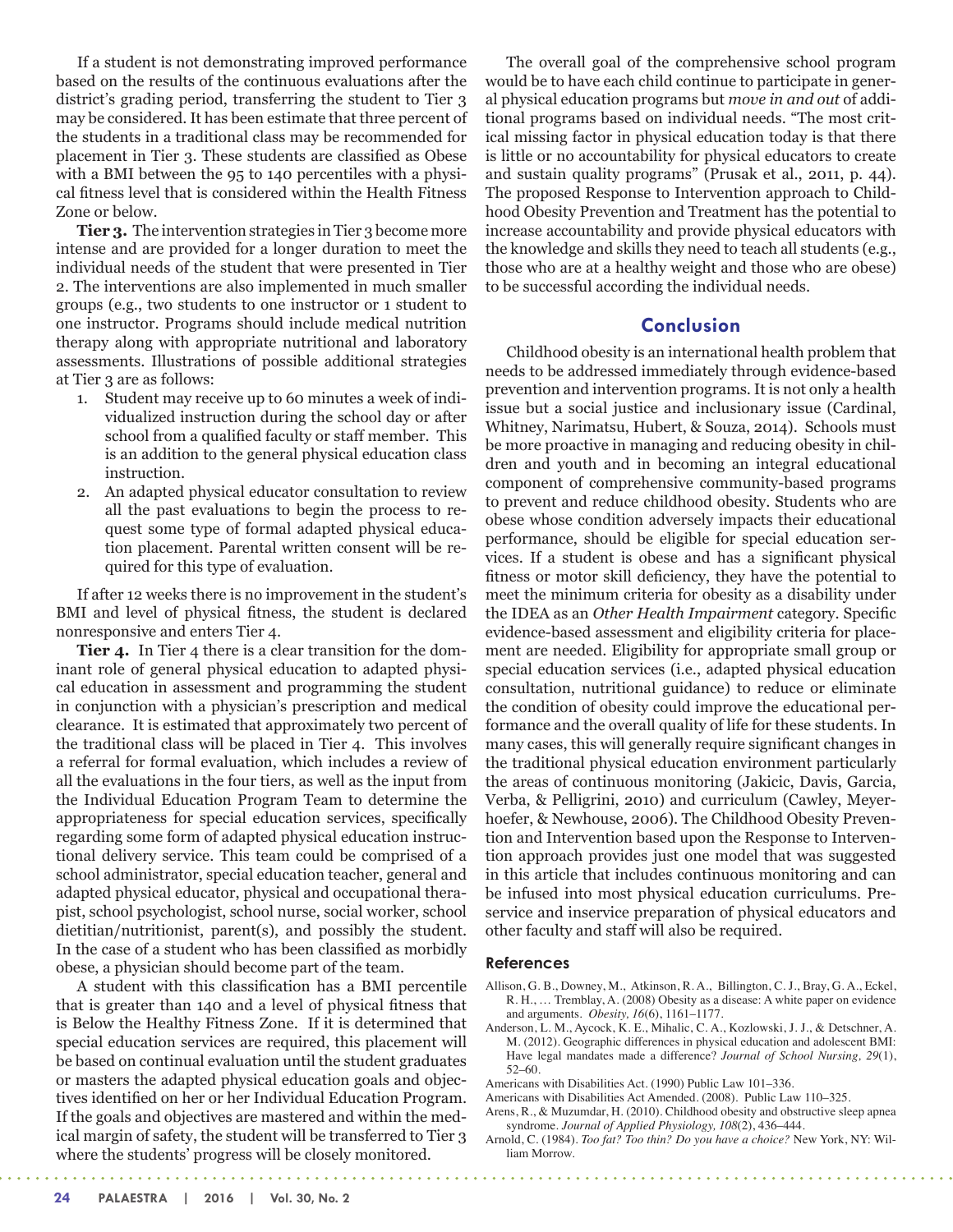- Batsche, G., Elliott, J., Graden, J. L., Grimes, J., Kovaleski, J. F., Prasse, D., & Tilly, D. W. (2005). *Response to intervention: Policy considerations and implementation*. Alexandria, VA: NASDSE.
- Bell, S. K., & Morgan, S. B. (2000). Children's attitudes and behavior intentions toward a peer presented as obese: Does a medical explanation for obesity make a difference. *Journal of Pediatric Psychology, 25*(3), 137–145.
- Brown, T., & Summerbell, C. (2009). Systematic review of school-based interventions that focus on changing dietary intake and physical activity levels to prevent childhood obesity: An update to the obesity guidance produced by the National Institute for Health and Clinical Excellence. *Obesity Reviews, 10*(1), 110–141.
- Bryant, M., Ashton, L., Brown, J., Jebb, S., Wright, J., Roberts, K., & Nixon. J. (2014). Systematic review to identify and appraise outcome measures used to evaluate childhood obesity treatment interventions (CoOR): Evidence of purpose, application, validity, reliability and sensitivity. *Health Technology Assessment, 18*(51), 1–380.
- Buchanan, A. M., Hinton, V., & Rudisill, M. (2013). Using positive behavior support in physical education. *Journal of Physical Education and Dance*, *84*(5), 44–49.
- Budd, G. M., & Volpe, S. L. (2006). School-based obesity prevention: Research, challenges, and recommendations. *Journal of School Health, 76,* 485–495.
- California Law. (2003). Education Code, Section 60800. Retrieved from http:// www.leginfo.ca.gov/calaw.html
- Cardinal, B. J., Whitney, A. R., Narimatsu, M., Hubert, N., & Souza, B. J. (2014). Obesity bias in the gym: An under-recognized social justice, diversity, and inclusivity issue. *Journal of Physical Education, Recreation and Dance, 85*(6), *3-6.*
- Carr, D., & Friedman, M. A. (2005). Is obesity stigmatizing? Body weight, perceived discrimination, and psychological well-being in the United States. *Journal of Health and Social Behavior, 46,* 244–259.
- Castelli, D. M., Hilliman, C. H., Buck, S. M., & Erwin, H. E. (2007). Physical fitness and academic achievement in third and fifth grade students. *Journal of Sport & Exercise Psychology, 29*(2)*,* 239–252.
- Cawley, J., Meyerhoefer, C., & Newhouse, D. (2006). Not your father's PE: Schools struggle to keep kids fit. *Education Next, 6,* 60–67.
- Chomitz, V. R., Slining, M. M., McGavon, R. J., Mitchell, S. E., Dawson, G. F., & Hacker, K. A. (2008). Is there a relationship between physical fitness and academic achievement? Positive results from public school children in the northeastern United States. *Journal of School Health, 79*(1), 30–37.
- Cliff, D. P., Okely, A. D., & Magarey, A. M. (2011). Movement skill mastery in a clinical sample of overweight and obese children. *International Journal of Pediatric Obesity, 6,* 473–475.
- Cortiella, C. (2006). *NCLB and IDEA: What parents of students with disabilities need to know and do.* Minneapolis, MN: National Center on Educational Outcomes, University of Minnesota.
- Daniels, S. R., Arnett, D. K., Eckel, R. H., Gidding, S. S., Hayman, L. L., Kumanyika, S., Williams, C. L. (2005). Overweight in children and adolescents: pathophysiology, consequences, prevention, and treatment. *Circulation 111*(15)*,* 1999–2012.
- Dauenbauer, B. D. (2012). Applying response to intervention in physical education. *Strategies*, *25*(5), 21–25.
- Davis, K. (2002). *On call: Overweight children and their healthcare challenges*. Carrollton, TX: Primedia Healthcare.
- Davis, C., Patte, K., Curtis, C., & Reid, C. (2008). Immediate pleasures and future consequences. A neuropsychological study of binge eating and obesity. *Appetite, 54*, 208–213.
- D'Hondt, E., Deforche, B., De Bourdeaudhji, I., & Lenoir, M. (2009). Relationship between motor skill and body mass index in 5- to 10-year-old children. *Adapted Physical Activity Quarterly, 26*(1), 21–37.
- Dwyer, T., Magnussen, C. G., Schmidt, M. D., Ukoumunne, O. C., Ponsonby, A. L., Raitakari, O. T., & Venn, A. (2009). Decline in physical fitness from childhood to adulthood associated with increased obesity and insulin resistance in adults. *Diabetes Care, 32*(4), 683, 687.
- Eisenberg, M. E., Neumark-Sztainer, D., & Story, M. (2003). Association of weight-based testing and emotional well-being among adolescents. *Archives of Pediatric Adolescent Medicine, 157*(18), 733–738.
- Fakhouri, T. H. J., Hughes, J. R., Burt, V. L., Sung, M., Fulton, J. E., & Ogden, C. L. Physical activity in U.S. youth aged 12-15 years, 2012 (No. 141) Washington, DC: National Center for Health Statistics.
- Freedman, D. S., Zuguo, M., Srinivasan, S. R., Berenson, G. S., Dietz, W. H. (2007).Cardiovascular risk factors and excess adiposity among overweight children and adolescents: The Bogalusa Heart Study. *Journal of Pediatrics, 150*(1), 12–17.
- Frisen, C. A., & Roberts, C. C. (1989). Cholelithiases: Clinical characteristics in children case analysis and literature review. *Clinical Pediatrics, 28*(7), 294– 298.
- Gable, S., Krull, J.L., & Chang, Y. (2012). Boys' and girls' weight status and math performance from kindergarten entry through fifth grade: A mediated analysis. *Child Development*, *83*(5), 1822–1839.
- Geier, A. B., Foster, G. D., Womble, L. G., McLaughlin, J., Borradaile, K. E., Nachmani, F, & Shults, J. (2007). The relationship between relative weight and school attendance among elementary schoolchildren. *Obesity, 15*(8), 2157– 2161.
- Graf, C., Koch, B., Kretschmann-Kandel, E., Falkowski, G., Christ, H., Coburger, S., . . . Dordel, S. (2004). Correlation between BMI, leisure habits and motor abilities in childhood (CHILT-Project). *International Journal of Obesity and Related Metabolic Disorders, 28*(1), 22–26.
- Greenleaf, C. A., Petrie, T. A., & Martin, S. B. (2010). Psychosocial variables associated with body composition and cardiorespiratory fitness in middle school students*. Research Quarterly in Exercise and Sport, 81,* S65–S74.
- Grice, K. (2002). Eligibility under IDEA for other health impaired children. *School Law Bulletin, 2,* 7–12.
- Griffiths, L. J., & Page, A. S. (2008). The impact of weight-related victimization of peer relationships: The Female Adolescent Perspective, *Obesity, 16* (suppl. 2). S39-S45.
- Huettig, C, Rich, S., Engelbrecht, J. A, Sanborn, C, Essery, E., Dimarco, N., … Levy, L. (2006). Growing with EASE: Eating, Activity, and Self-Esteem. *Young Children*, *61*(3), 26–30.
- Individuals with Disabilities Education Improvement Act (IDEA) of 2004, 20 U.S.C. 1400 et seq.
- Jakicic, J. M., Davis, K. K., Garcia, D. O., Verba, S., & Pelligrini, C. (2010). Objective monitoring of physical activity in overweight and obese populations. *Physical Therapy Reviews, 15,* 163–169.
- Jansma, P., & French, R. (1994). *Special physical education.* Englewood Cliffs, NJ: Prentice Hall.
- Jenson, C. O., Cushing, C. C., & Elledge, A. R. (2014). Associations between teasing, quality of life , and physical activity among preadolescent children. *Journal of Pediatric Psychology*, 39, 65–73.
- Judge, S., & Jahns, L. (2007). Association of overweight with academic performance and social and behavioral problems: An update from the early childhood longitudinal study. *Journal of School Health, 77,* 672–678.
- Katz, D., O'Connell, M., Yeh, M. C., Nawaz, H., Njike, V., Anderson, L. M., … Dietz, (2005). Public Health strategies for preventing and controlling overweight and obesity in school and worksite settings: A report on the recommendations for the Task Force on Community Preventive Services. *Morbidity and Mortality Weekly Report, 54,* (RR1), 1–12.
- Khambalia, A. Z., Dickinson, S., Handy, L. L., Baur, L. A. (2011). A synthesis of existing systematic reviews and meta-analyses of school-based behaviors interventions for controlling and preventing obesity. *Obesity Reviews*, 13, 214–233.
- Li, W., & Rukavina, P. (2008). A review on coping mechanisms against obesity biases in physical activity/education settings. *Obesity Reviews, 10*(1), 87–95.
- Lumeng, J. C., Forrest, P., Appugliese, D. P., Kaciroti, N., Corwyn, R. F., & Bradley, R. H. (2010). Weight status as a predictor of being bullied in third through sixth grades. *Pediatrics, 125,* 1301–1307.
- Mahdavi, J. N., & Beebe-Frankenberger, M. E. (2009). Pioneering RTI systems that work: Social validity, collaboration, and context. *Teaching Exceptional Children, 42,* 64–72.
- Masters, R. K., Reither, E. N., Powers, D. A., Yang, Y. C., Burger, A. E., & Link, B. G. (2013). The Impact of Obesity on US Mortality Levels: The Importance of Age and Cohort Factors in Population Estimates. *American Journal of Public Health*, *103*(10),1895–1901.
- Meridith, M. D., & Welk, G. J. (Eds.) (2015). *Fitnessgram ® & Activitygram ® test administration manual*. Dallas, TX: The Cooper Institute.
- Nihiser, A. J., Lee, S. M., Wechsler, H., McKenna, M., Odom, E., Renold, C.,… Grummer-Strawn, L. (2007). Body mass index measurement in schools. *The Journal of School Health, 77*(10), 651–671.
- Ogden, C. L., Carroll, M. D., Curtin, L. R., Lamb, M. M., & Flegal, K. M. (2010). Prevalence of high body mass index in US children and adolescents, 2007- 2008. *Journal of the American Medical Association, 303*(3), 242–249.
- Ogden, C, L., Carroll, M. D., Kit, B. K., & Flegal, K. M. (2014) Prevalence of Childhood and Adult Obesity in the United States, 2011-2012 *JAMA, 311*(8), 806–814.
- Ortega, F., Ruiz, J., Castillo, M., & Sjostrom, M. (2008). Physical fitness in childhood and adolescence: A powerful marker of health. *International Journal of Obesity, 32,* 1–11.
- Pringle, R., & Pringle, D. (2012). Competing obesity discourses and critical challenges for health and physical educators. *Sport, Education and Society, 17*(2), 143–161.
- Prusak, K., Graser, S. V., Pennington, T., Zanandrea, M., Wilkinson, C., & Hager, R. A. (2011). A critical look at physical education and what must be done to address obesity issues. *Journal of Physical Education Recreation & Dance, 82,* 39–46.
- Puhl, R. (2009). Obesity sigma-causes, effects and some practical solutions. *Diabetes Voice, 54*(1), 25–28.
- Puhl, R., & Brownell, K. D. (2001). Bias, discrimination, and obesity. *Obesity Research, 9*(12),788–805.
- Purcell, M. (2010). Raising healthy children: Moral and political responsibility for childhood obesity. *Journal of Public Health Policy, 31,* 433–446.

*<u>Alama Adam</u>*